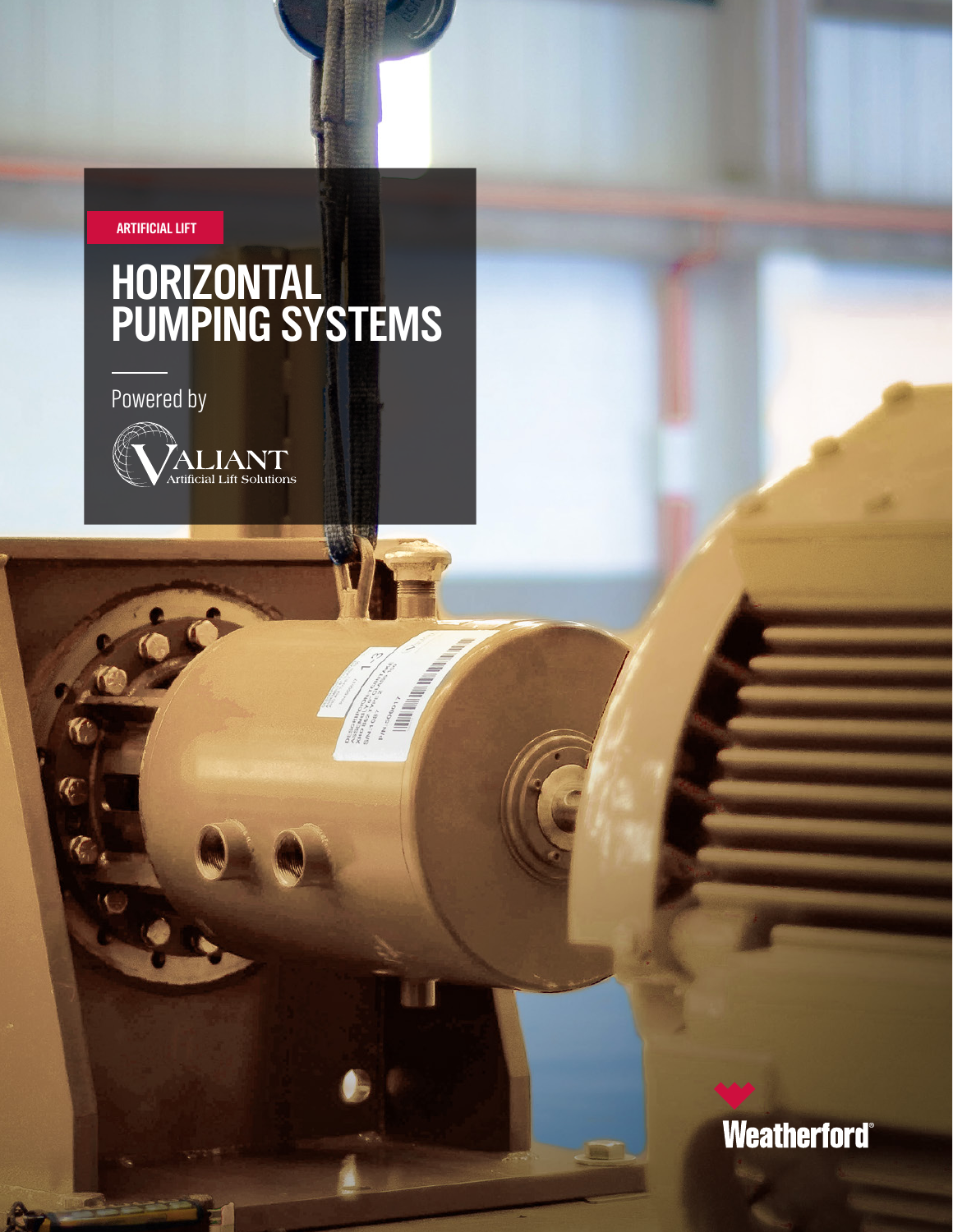# **POWERFULLY PRODUCTIVE**

### The Weatherford HPS, Powered by Valiant, reduces your fluid transfer costs with reliable efficiency.

Drive uptime with rugged simplicity and minimal maintenance. A flexible alternative to internally gear-driven centrifugal and positive-displacement pumping systems, the Weatherford horizontal pumping system (HPS), Powered by Valiant, is built for years of trouble-free service in unforgiving environments.

This technology features a rugged two-piece design that is rated to 1,250 hp, flows up to 50,000 B/D, and provides simple, plug-and-play performance. Fully field serviceable and modular, these systems enable you to quickly change out all major components including thrust chambers, motors, or pumps—in a matter of hours.

With robust construction and abrasion-resistant materials and bearings, maintenance needs are scant and simply require scheduled oiling every few months. Our HPS solutions deliver enhanced pump-pressure capabilities, reduced heat generation, and safe operation in environmentally sensitive areas. Operating in hot, cold, or unsheltered locations, this technology runs quietly and leverages stainless-steel mechanical seals that mitigate leaks even in abrasive and scaly flow regimes. Further, we offer trailer-mounted HPS units that deliver reliable performance for temporary installations or environments in which skids or pads are unfeasible.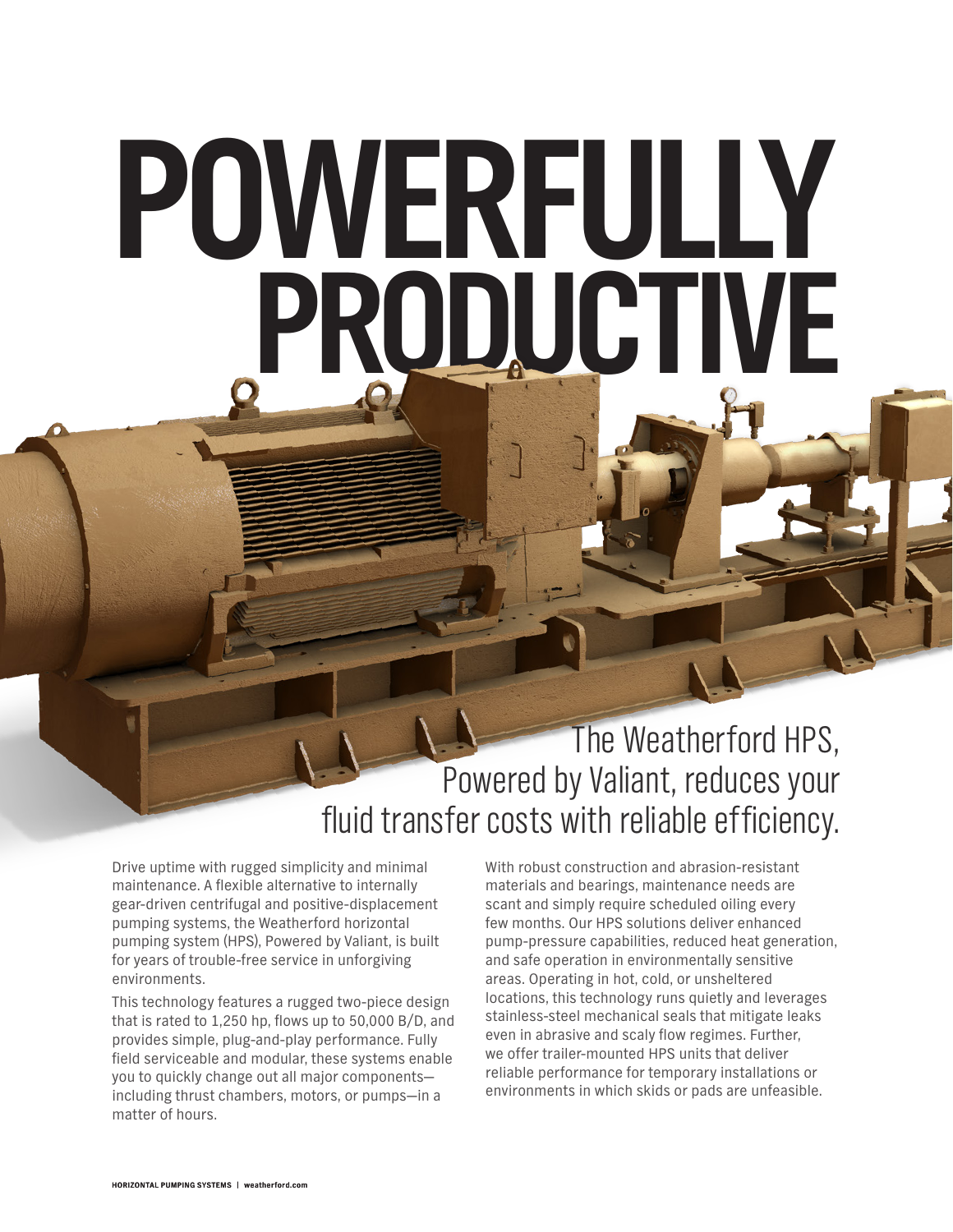### Meet our ESP partner **VALIANT ALS SOLUTIONS**

Announced in 2018, the Weatherford and Valiant joint alliance merges a best-in-class product with world-class service. Founded by proven ESP and HPS veterans with decades of global experience, Valiant is an established manufacturer with new, state-of-the-art facilities in Oklahoma, Texas, and Colombia.



| <b>ADVANTAGES</b>                  | <b>DIVERSE APPLICATIONS</b>  |
|------------------------------------|------------------------------|
| Quiet operation                    | Water disposal and injection |
| Minimal vibration                  | Crude oil transfer           |
| Greater efficiency and reliability | Jet pumping power fluid      |
| Reduced operating costs            | Condensate transfer          |
| Quick installation                 | CO <sub>2</sub> injection    |
| Customizable skid                  | Mining and municipal         |
|                                    |                              |

## **THE WEATHERFORD ADVANTAGE**

#### **Optimize your fluid movement, injection, and transfer operations**

We leverage the world's deepest and broadest artificial-lift toolbox to drive field-wide productivity, efficiency, and uptime. From initial to late-stage production—and from the wellhead to point of sale—only Weatherford offers complete production solutions for every form of lift and in every production environment.

Ideal for conventional or unconventional oil and gas plays, our surface pumps add uptime and efficiency to your water injection, pipeline boosting, condensate transfer, and processed fluid transfer operations. Like every form of lift, our HPS solution includes everything needed to drive Production 4.0 capabilities in your assets.

Our solutions combine decades of Weatherford production experience with advanced analytics, cloud computing and the internet of things (IoT). Using assets that include our secure ForeSite production optimization and CygNet SCADA platforms, we connect your entire production ecosystem to maximize performance throughout your reservoir, wells, and surface facilities.